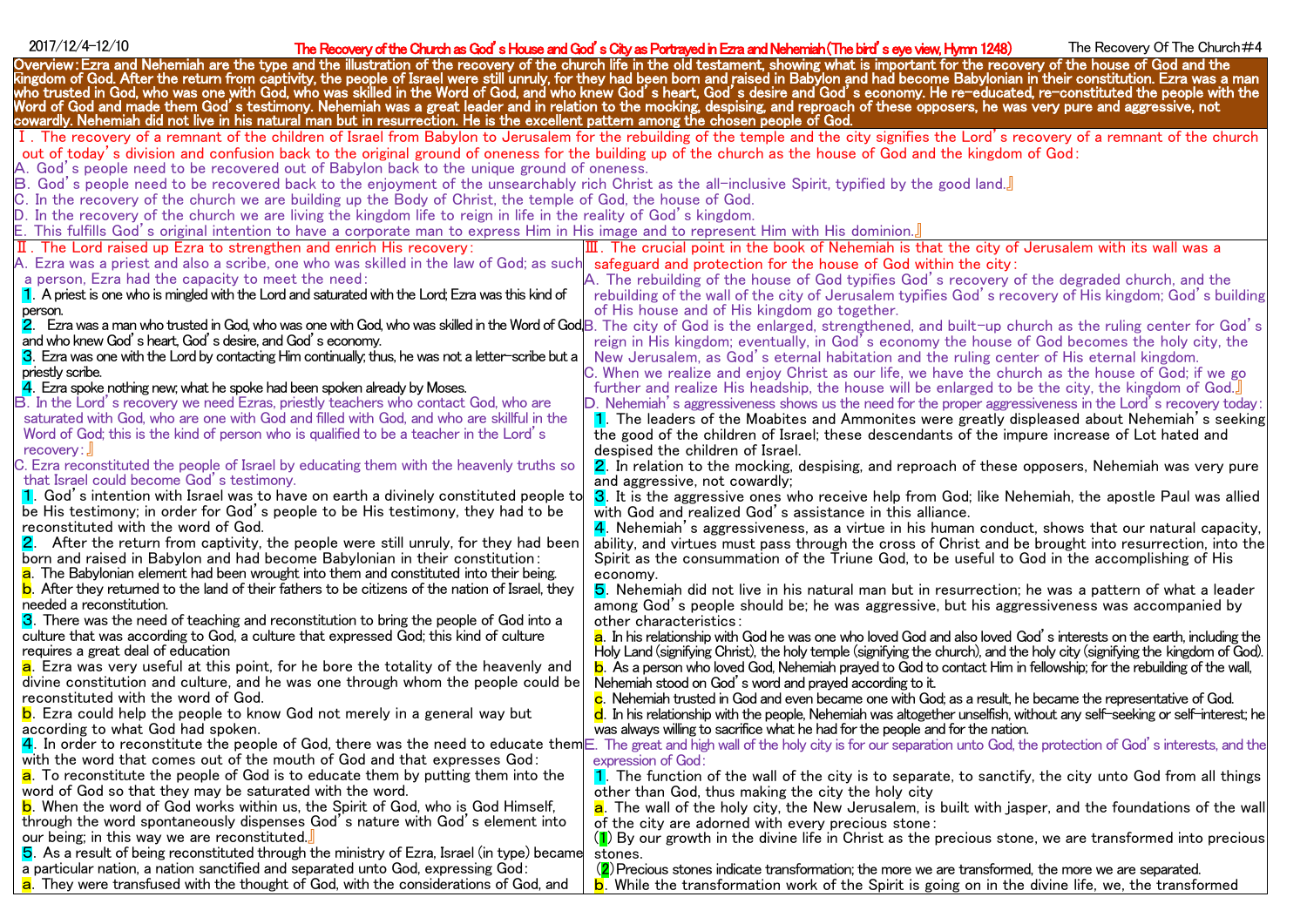| with all that God is; this made them God's reproduction.<br>By this kind of divine constitution, everyone became God in life and in nature; as a<br>result, they became a divine nation expressing the divine character.<br>$\mathsf{s}$ . The returned captives were reconstituted personally and corporately to become<br>God´s testimony.<br>D. In the Lord's recovery today, we need Ezras to do a purifying work and to<br>constitute God's people by educating them with the divine truths so that they may God.<br>be God's testimony, His corporate expression, on earth. | precious stones, are being built up together to be ne complete wall with its foundations.<br>2. The function of the wall of the city is to protect the interests of the riches of God's divinity on the<br>earth and the attainments of Christ's consummation; we must put out the pure truth from the Word for<br>this protection.<br>3. The function of the wall of the city is to express God; God's appearance is like jasper, and the jasper<br>wall signifies that the whole city, as the corporate expression of God in eternity, bears the appearance of |
|-----------------------------------------------------------------------------------------------------------------------------------------------------------------------------------------------------------------------------------------------------------------------------------------------------------------------------------------------------------------------------------------------------------------------------------------------------------------------------------------------------------------------------------------------------------------------------------|------------------------------------------------------------------------------------------------------------------------------------------------------------------------------------------------------------------------------------------------------------------------------------------------------------------------------------------------------------------------------------------------------------------------------------------------------------------------------------------------------------------------------------------------------------------|
|-----------------------------------------------------------------------------------------------------------------------------------------------------------------------------------------------------------------------------------------------------------------------------------------------------------------------------------------------------------------------------------------------------------------------------------------------------------------------------------------------------------------------------------------------------------------------------------|------------------------------------------------------------------------------------------------------------------------------------------------------------------------------------------------------------------------------------------------------------------------------------------------------------------------------------------------------------------------------------------------------------------------------------------------------------------------------------------------------------------------------------------------------------------|

《Composition for prophecy》

Deut. 12:5 But to the place which Jehovah your God will choose out  $\cdots$  to His habitation,  $\cdots$  and there shall you go. 11 Then to the place where Jehovah your God will choose to cause His name to dwell, there you shall bring  $\cdots$ 12 And you shall rejoice before Jehovah your God・・・

## Day<sub>2</sub>:

Day1:

Ezra 1:2 Thus says Cyrus the king of Persia, All the kingdoms of the earth has Jehovah the God of heaven given to me; and He has charged me to build Him a house in Jerusalem, which is in Judah. 3 Whoever there is among you of all His people, may his God be with him; and let him go up to Jerusalem, which is in Judah, and let him build the house of Jehovah the God of Israel—He is God—who is in Jerusalem.

Rom. 14:17 For the kingdom of God is not eating and drinking, but righteousness and peace and joy in the Holy Spirit.

# Dav<sub>3:</sub>

Ezra 7:6 This Ezra went up from Babylon, and he was a scribe skilled in the law of Moses, which Jehovah the God of Israel had given; and the king granted him all his request according to the hand of Jehovah his God upon him. 7 Some of the children of Israel and some of the priests, and the Levites and the singers and the gatekeepers and the temple servants also went up to Jerusalem · · ·

#### Day4:

Neh. 8:1 And all the people gathered as one man  $\cdots$  2 And Ezra the priest brought the law before the assembly,  $\cdots$  3 And he read in it  $\cdots$  And the ears of all the people were attentive to the book of the law.  $7 \cdots$  and the Levites helped the people understand the law  $\cdots$  8 And they read in the book, in the law of God, interpreting and giving the sense, so that they understood the reading. Col. 3:16 Let the word of Christ dwell in you richly in all wisdom, teaching and admonishing one another with psalms and hymns and spiritual songs, singing with grace in your hearts to God.

# Dav<sub>5:</sub>

Neh. 13:30 Thus I cleansed them from everything foreign.

Psa. 46:4 There is a river whose streams gladden the city of God,The holy place of the tabernacles of the Most High. 5 God is in the midst of her; she will not be moved:  $\cdots$ Rev. 5:10 And have made them a kingdom and priests to our God; and they will reign on the earth.

# Day6:

Neh. 2:20  $\cdots$  The God of heaven Himself will make us prosper; therefore we His servants will rise up and build. Acts 26:22 Having therefore obtained the help which is from God, I have stood unto this day, testifying both to small and great, saying nothing apart from the things which both the prophets and Moses have said would take place,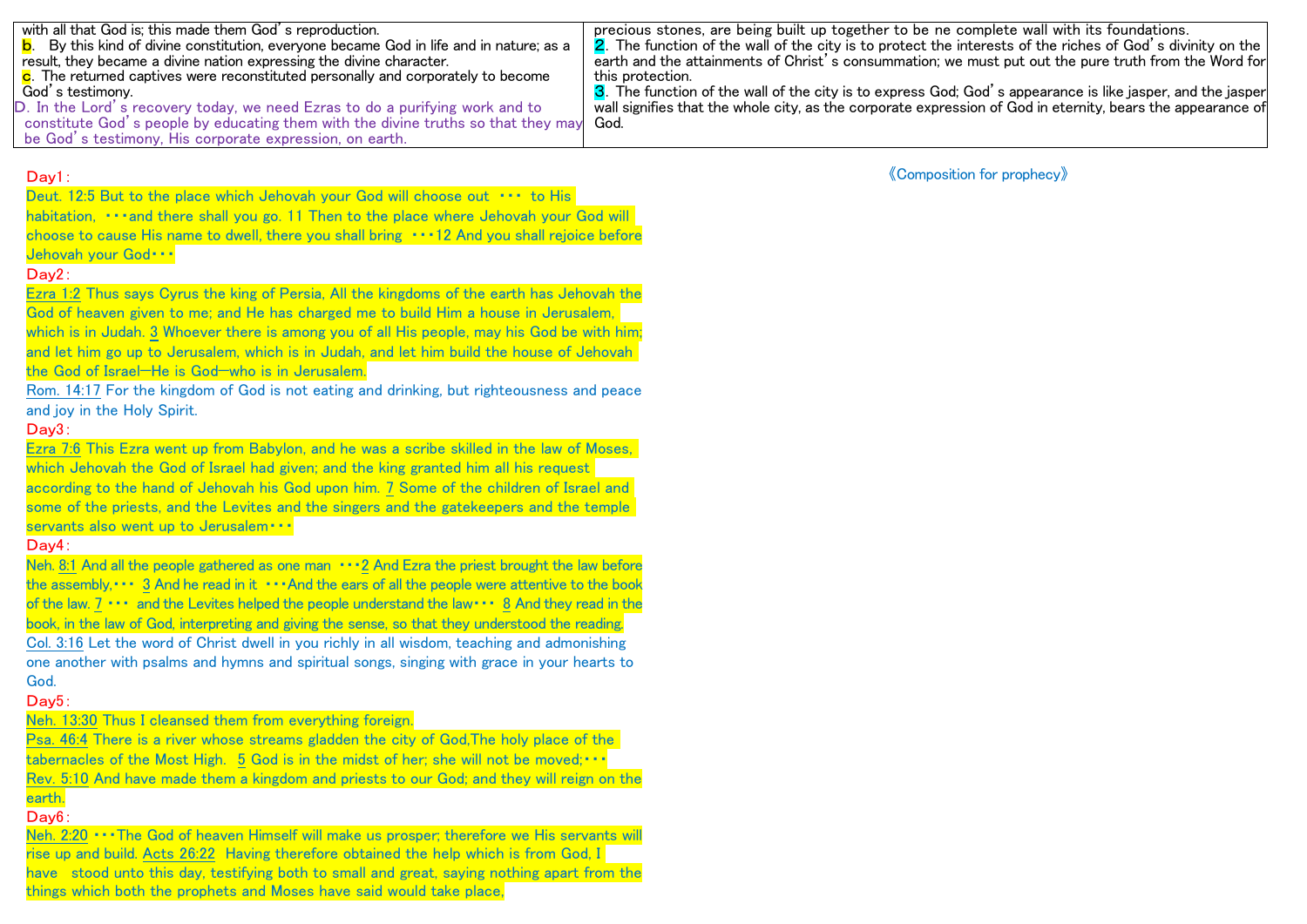#### Experience $\Omega$ : To be constituted with the culture of the kingdom of God, we need to read the Recovery Version of the Bible and the Life-Studies

A priest is one who is mingled with the Lord, saturated with the Lord, feeding upon the Lord, and breathing Him in all day long. Whatever he speaks is just the Lord Himself. This is exactly what the teachers in the Lord's recovery must be. Ezra was this kind of person. He proclaimed a fast, and he fasted; he was simply one with the Lord by contacting the Lord continually. He was not a letter-scribe, but a priestly scribe.

He put his trust in the Lord. This is the kind of person who is qualified to be a teacher in the Lord's recovery....Mere knowledge does not build; it kills. It is the priestly teacher who builds. This is the kind of person who can strengthen the recovery with an increase of numbers and enrich it with the rich experiences of Christ. Praise the Lord there are such Ezras, and I have full assurance that the Lord is going to bring in more and more Ezras — those who are one with God, saturated with God, filled with God, and skillful in the work of God. These persons are the right ones to bring in a good number of returned captives and to bring more riches of Christ into the recovery of the Lord.

In order to reconstitute the people of God, there is the need to educate them with the word that comes out of the mouth of God, which expresses God. This means that to reconstitute the people of God is to educate them by putting them into the Word of God that they may be saturated with the Word.

The Israelites had been in Egypt for at least four hundred years. During those years they must have been constituted with Egyptian learning. Then they were brought to Babylon for seventy years. Zerubbabel, Ezra, and Nehemiah were all born and raised among the Babylonians. After the people of Israel returned from Babylon, they mixed themselves with the Canaanites. Thus, the Israelites were constituted with the Egyptian, Babylonian, and Canaanite culture. Nevertheless, they returned to be the testimony of God. But how could a people with a constitution of Egyptian, Babylonian, and Canaanite culture be God's testimony, the expression of the God-man? Such a people were not the God-men. How could they express God? In order to be the testimony of God, His expression, they needed to be re-educated in the Word of God.

#### For junior/senior high students

You were born in Japan and educated and grew up in the culture of Japan. So your inside is constituted with Japanese culture. A Chinese is constituted with the Chinese culture, a Korean is with the Korean culture, and an African is with the African culture. But you have believed in the Lord, got baptized and movedinto the kingdom of God. Now you need to be constituted with the culture of the kingdom of God to express God, so that you may partake God's blessings and become a qualified good serving one in the future.

In order to be reconstituted with the culture of kingdom of God, please practice the following three:

- i) Read the Recovery Version Bible with footnotes:Translating the Bible depends not only on an adequate comprehension of the original language but also on a proper understanding of the divine revelation in the holy Word. Throughout the centuries the understanding of the divine revelation possessed by the saints has always been based upon the light they received and progressing steadily. The translation and footnotes are based on the consummation of this understanding. Hence, this translation and the accompanying footnotes can be called the "crystallization" of the understanding of the divine revelation which the saints everywhere have attained to in the past two thousand years. (Introduction of the English Recovery Version)
- ii) Read the Life-Studies of the Bible: Footnotes of the Recovery Version Bible and the Life-Studies are not the replacement of the Bible, but are the best help to find out a vein of gold in the Bible. It is very difficult to find out the vein when you read the Bible by yourself. May you be reconstituted with culture of the kingdom of God from youth with the help of the Recovery Version Bible with the footnotes and the Life-Studies.

iii) Pray-read, study, recite and speak by prophesying "the Holy Word for Morning Revival" (PSRP).

# /Experience $(2)$ : God cannot help a cowardly person. God helps who is aggressive

The leaders of the Moabites and Ammonites were greatly displeased about Nehemiah's seeking the good of the children of Israel (Neh. 2:10). The Moabites and the Ammonites, descendants of sons born of Lot, hated and despised the children of Israel.

[Nehemiah's] answer [v. 20] indicates that Nehemiah was very aggressive. He surely was not cowardly. Anyone who is cowardly cannot be a servant of God….Nehemiah trusted in God by praying that God would return their reproach to themselves. Thus the Jews built the wall, and all the wall was joined together to half its height, for they had a heart to work (4:4-6). Today, no matter how much we may be mocked and despised, we should have a heart to build and should be aggressive….In a very real sense, God will help those who help themselves. If you do not help yourself, God will not help you. According to history, God does not help the cowardly. It is the aggressive ones who have received help from God.

Nehemiah was one who lived not in his natural man but in resurrection. He was aggressive, but his aggressiveness was accompanied by other characteristics. In his relationship with God, he was one who loved God and also loved God's interests on the earth, including the Holy Land (signifying Christ), the holy temple (signifying the church), and the holy city (signifying the kingdom of God). As a person who loved God, Nehemiah prayed to God to contact Him in fellowship (Neh. 1:4; 2:4b; 4:4-5, 9). Furthermore, Nehemiah trusted in God and even became one with God. As a result, he became the representative of God. In his relationship with the people, Nehemiah was altogether unselfish; with him, there was no self-seeking of self-interest. He was always willing to sacrifice what he had for the people and for the nation.

# For working young saints

Today, even if you are mocked and despised, you should have a heart to build and should be aggressive. In a very real sense, God can help those who help themselves. If you do not help yourself, God will not help you. According to history, God does not help the cowardly. It is the aggressive ones who have received help from God.

Nes.2:18 And I told them about the hand of my God, which was good upon me, and also about the king's words, which he had spoken to me. And they said, Let us rise up and build; and they strengthened their hands for the good work. 19 But when Sanballat the Horonite and Tobiah the Ammonite servant and Geshem the Arabian heard of it, they mocked us and despised us; and they said, What is this thing that you will do? Will you rebel against the king? 20 And I answered them and said to them, The God of heaven Himself will make us prosper; therefore we His servants will rise up and build. But you have no portion nor right nor memorial in Jerusalem.

In verse 18 Nehemiah helped the people of Israel and strengthened their hands for the good work. In verse 19, however, Sanballat spoke to them with despise and tried to make them afraid. At that time Nehemiah rose up for the Lord aggressively in verse 20, strongly refuted them, and in contrary he despised them. Here you need to learn from the aggressiveness of Nehemiah. In the Japanese culture that opposes Christ, as a working young saints, your faith may be attacked by the superior in the company. As a matter of fact, such opposition comes from Satan. In such a situation, you should never be a coward. Instead, take the Word of God by faith, against the enemy and declare that, "I am a member of the Body of Christ, I am building the Body of Christ here. Satan, you know this well that you and your army cannot defeat Christ and the church! I will move onward with the Lord in the church life. You go back to where you belong, to the cross! And the Lake of Fire is your eternal place."

Dan. 11:32 …But the people who know their God will show strength and take action.